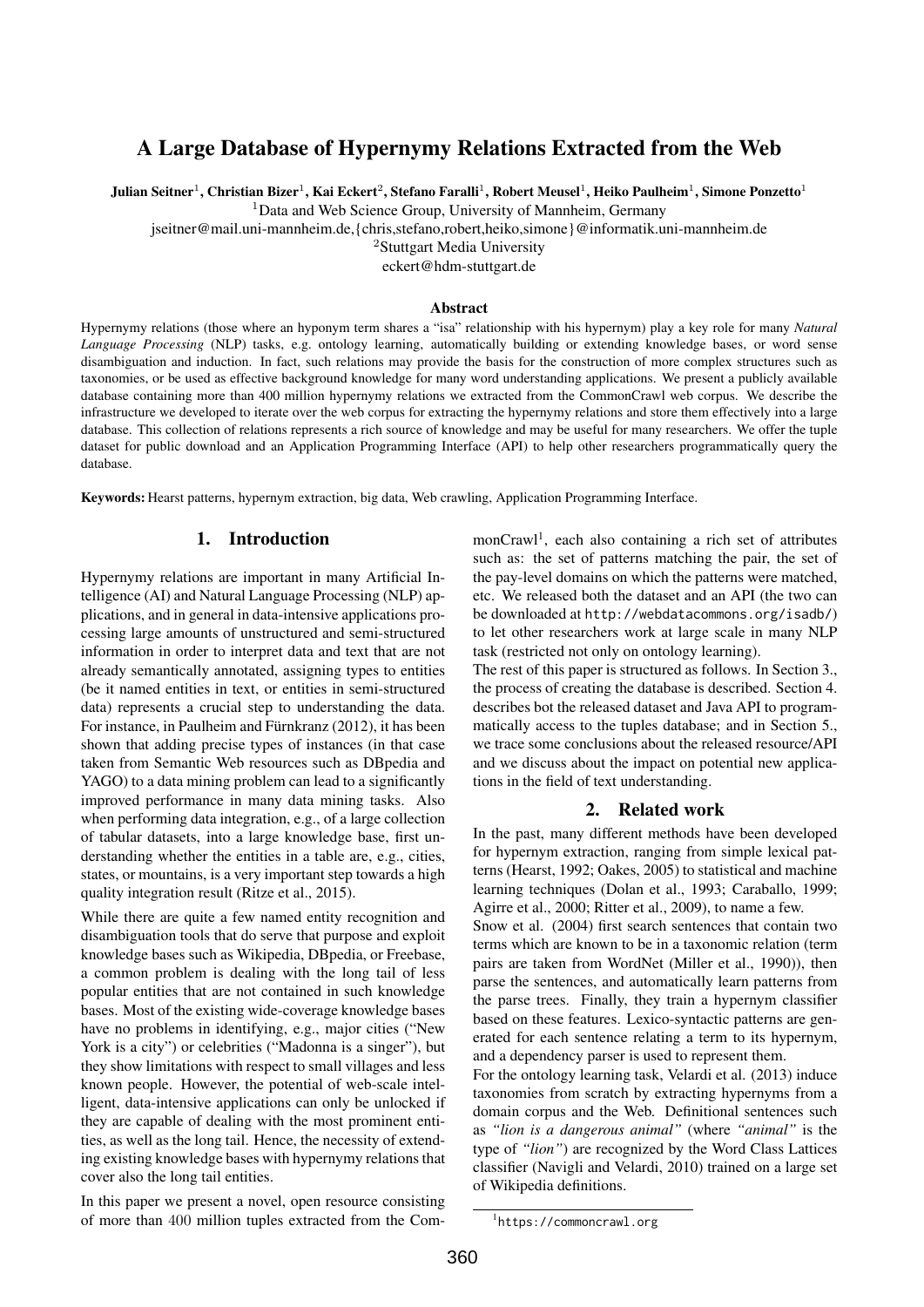Kozareva and Hovy (2010) induce a taxonomy using a particular kind of Hearst-like (Hearst, 1992) lexico-syntactic patterns, i.e. so-called Doubly Anchored Patterns (DAP). The hypernymy relations extraction consist of two phases. First the authors bootstrap the terminology harvesting with DAP of the kind *"animals such as lions and \*"*, so it is possible to discover new terms such as *"cats"*. Next, for each pair of terms in the discovered terminology e.g. *("lions", "cats"*) they automatically create a  $DAP^{-1}$  of the kind *"\* such as lions and cats"* and discover new hypernyms e.g. *"felines"*. The above mentioned works focus on domain-specific hypernymy relations extractions and due to their need of domain constraints - a specific defined term in (Navigli and Velardi, 2010) or a seed pair (Kozareva and Hovy, 2010) - they may not be used to collect the whole set of hyponym-hypernym pairs from a large scale corpus such as the Web.

The *Linked Hypernym Dataset* (Kliegr, 2015) is similar to the work presented in this paper. The authors try to add missing types to DBpedia, which is a common task in knowledge graph completion (Paulheim, 2016). The dataset contains types for DBpedia entities that have been extracted from the corresponding Wikipedia articles using Hearst patterns. In contrast, the work presented in this paper uses the whole Web as a corpus, not only Wikipedia, and hence, it is not limited to find hypernymy relations to entities that are represented by a Wikipedia page, but between arbitrary entities.

Microsoft's *Probase* (Song et al., 2011) is the work closest to ours, albeit not freely accessible. The authors used Hearst-like lexico-syntactic patterns to extract hypernymy relations from 1.68 billion web pages in Microsoft Bing's web corpus, instead of focusing on domain specific hypernymy relations. Probase's main purpose was to create a universal taxonomy containing more than 2.7 million concepts. To this end, the methods underlying Probase are able to extract approximately 25 million pairs.

## 3. Hypernymy relations extraction

In this section we describe the methodology we applied to extract hypernymy relations from the Web.

#### 3.1. Relation representation

We designed and modeled an hypernymy relation as a tuple, where different attributes related to each extracted "isa" relation can be stored (e.g. statistics, provenance etc.). A tuple  $T$  (with reference to Table 1, where we show a real tuple from our dataset) which in wath follow is our data structure which store an hypernymy relation, is defined as  $(t_T =$  $(l_t, t, r_t)$ ,  $h_T = (l_h, h, r_h)$ ,  $P_T$ ,  $S_T$ ,  $U_T$ ,  $fr_T$ ,  $pid_T$ ,  $pld_T$ ) where:

- $l_t$ ,  $t$ ,  $r_t$  are the elements of the hyponym component of the "*isa*" relation. Specifically,  $l_t$  is the hyponym premodifier, t is the hyponym head noun and  $r_t$  is the hyponym post-modifier, e.g.  $l_t =$ "second",  $t =$ "law" and  $r_t = "of thermodynamics"$ ;
- $\bullet$   $l_h$ ,  $h$ ,  $r_h$  are the elements of the hypernym component of the "*isa*" relation. Specifically,  $l_h$  is the hypernymy premodifier, h is the hypernymy head noun and  $r<sub>h</sub>$  is the

| Tuple $ID = 12, 265, 628$                                                                                                                                                                   |        |             |     |             |                   |
|---------------------------------------------------------------------------------------------------------------------------------------------------------------------------------------------|--------|-------------|-----|-------------|-------------------|
| $t_{\scriptstyle T}$                                                                                                                                                                        |        |             |     |             |                   |
| $l_t =$                                                                                                                                                                                     | second | $t =$       | law | $r_t =$     | of thermodynamics |
| $h_{\scriptstyle T}$                                                                                                                                                                        |        |             |     |             |                   |
| $l_h =$                                                                                                                                                                                     | basic  | $h =$       | law | $r_h =$     | of physic         |
| $\overline{P_T}$                                                                                                                                                                            |        |             |     |             |                   |
| NP, one of the NP                                                                                                                                                                           |        |             |     |             |                   |
| NP such as NP                                                                                                                                                                               |        |             |     |             |                   |
| $U_T$ X $S_T$                                                                                                                                                                               |        |             |     |             |                   |
| vedicsciences.net                                                                                                                                                                           |        |             |     |             |                   |
| "This would seem to involve violations of certain basic laws of physics such as<br>conservation of energy, the second law of thermodynamics, and statistical laws of<br>quantum mechanics." |        |             |     |             |                   |
| evolutiondeceit.com                                                                                                                                                                         |        |             |     |             |                   |
| "The second law of thermodynamics, one of the most basic laws of physics, is<br>based on a very large number of observations and experiments."                                              |        |             |     |             |                   |
| darwinism-watch.com                                                                                                                                                                         |        |             |     |             |                   |
| "The second law of thermodynamics, one of the most basic laws of physics, is<br>based on a very large number of observations and experiments."                                              |        |             |     |             |                   |
| harunyahya.com                                                                                                                                                                              |        |             |     |             |                   |
| "The second law of thermodynamics, one of the most basic laws of physics, is<br>based on a very large number of observations and experiments."                                              |        |             |     |             |                   |
| $fr_T =$                                                                                                                                                                                    | 4      | $pid_T = 2$ |     | $pld_{T} =$ | 4                 |

Table 1: A tuple from our database.

hypernymy post-modifier, e.g.  $l_h = "basic", h = "law"$ and  $r_h = "of physics";$ 

- $P_T$  is the set of patterns matching the hyponymhypernym pair, that is  $(P_T = \{$ "NP, one of the NP", "NP such as NP"}) in our example;
- $S_T$  is list of sentences from where the extraction was performed. Due to the nature of the Web, we can have duplicate sentences. In our example,  $S_T$  contains a single instance of the sentence *"This would seem to involve violations of certain basic laws of physics such as conservation of energy, the second law of thermodynamics, and statistical laws of quantum mechanics."* and three instances of *"The second law of thermodynamics, one of the most basic laws of physics, is based on a very large number of observations and experiments."*;
- $U_T$  is the set of pay-level domains from where the pair comes, that is, the patterns' provenance (in our example  $U_T = \{$ vedicsciences.net, evolutiondeceit.com, darwinism-watch.com, harunyahya.com });
- $fr_T$  is the absolute number of hyponym-hypernym pair occurrences (in our example  $fr_T = 4$ );
- $pid_T$ : is equal to  $|P_T|$  (in our example  $pid_T = 2$ );
- $pld_T$ : is equal to  $|U_T|$  (in our example  $pld_T = 4^2$ ).

# 3.2. Extraction workflow

We depict our approach in Figure 1, which consists of three main modules, and corresponding tasks:

1. *WebDataCommons framework:* a framework to access the CommonCrawl dataset;

 $2$ Note that a pair may occur multiple times within the same Web document.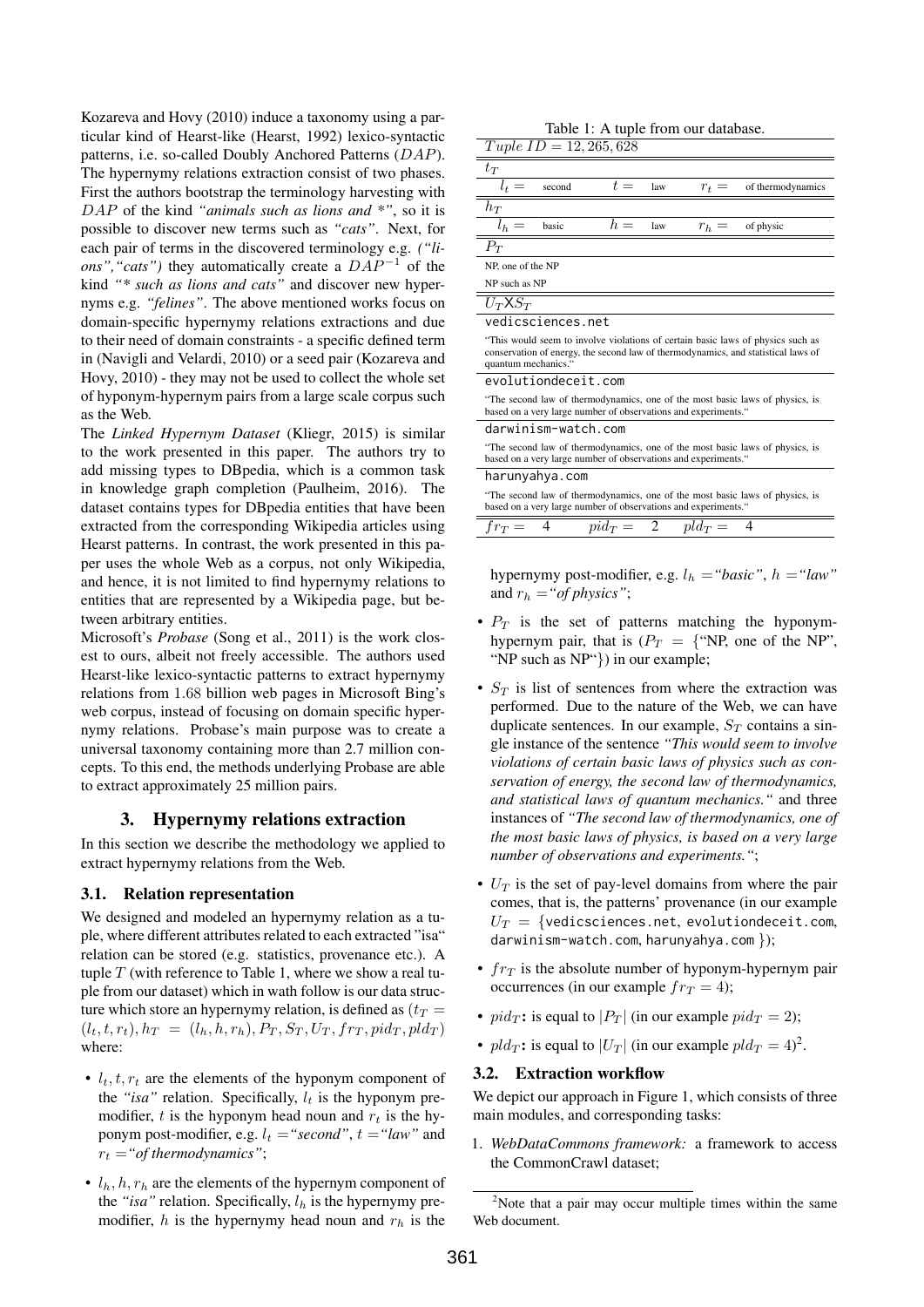

Figure 1: Overview of our method for the tuples extraction.

- 2. *Extraction and filtering:* is the component of the framework which given a Web page, searches for pattern matches (see Section 3.4.) and generate tuples;
- 3. *Indexing:* to easily access the large set of extracted tuples, we populated a MongoDB database also released together with a Java Application Programming Interface (see Sections 4.1. and 4.2.).

#### 3.3. WebDataCommons Framework

In order to efficiently parse all websites, we used the framework of the WebDataCommons project<sup>3</sup>, which was already used to extract one of the largest hyperlink graphs (Meusel et al., 2015) from the crawl corpora provided by the CommonCrawl Foundation<sup>4</sup> (see Figure 1 block 1), as well as corpora of harvested structured data annotations (Meusel et al., 2014) and HTML tables with relational content (Lehmberg et al., 2015).

The framework is written in Java and tailored towards the Amazon Web Service (AWS) environment. The frameworks allows an efficient parsing of large document collections, like crawl corpora. This workflow is described in Figure 2. In general (1) a queue (SQS) is filled with the references to all documents which needs to be processed. Then (2) a number of servers is requested and is started automatically, which perform all the same process on all available cores:

- (A) ask the queue for the next file;
- (B) download the file to the server;
- (C) process the file using a custom parsing method;
- (D) the output is written back to the storage (in the default case S3);
- (E) the queue is notified that the file is parsed and can be removed from the queue.

After the queue is empty, (3) the results can be collected from S3. In this process only three actions need to be triggered manually via a command line interface, the remaining actions, including the communication between the different components, is done automatically.

The framework is designed to process a large amount of documents in parallel, but does not allow a communication between the servers, which means that in our case the sorting, aggregation, and cleaning of the extracted tuples needs to be done in a post-processing step, and cannot be done directly within the framework. The original corpus contains over 2.1 billion crawled web pages, consisting of over 38,000 WARC<sup>5</sup> files with a total packed size of 168TB. The corpus is provided by the Common Crawl Foundation on AWS S3 as free download.<sup>6</sup> The extraction of the tuples took around 2, 200 computing hours and was realized using 100 servers in parallel in less than 24 hours. The next section describes with details the tuple extraction approach, the implementation of which is also avaliable as source code at http://webdatacommons.org/isadb/) and can be used to repeat the tuple extraction for different or newer Common Crawl releases.

#### 3.4. Tuple Extraction approach

The tuple extraction is a complex phase where preliminary methodology design decisions have a great impact on the resulting output. We divided this section into three main subsections, each describing few important aspects of the methodology.

Lexico-syntactic patterns. To extract tuples (see Figure 1, block 2) a number of Hearst-like (Hearst, 1992) lexicosyntactic patterns are used. Frequent lexico-syntactic patterns are easily recognizable and indisputably indicate the lexical relation of interest. In particular we focused on 59 patterns that we collected from the past literature. In Table 2 we show the full list of patterns we used for the extraction phase. Eight patterns come from Ponzetto and Strube (2011), where *isa* patterns were used to induce a taxonomy from Wikipedia. Other *isa*-patterns were collected from Orna-Montesinos (2011), where patterns for the term "building" were extracted on a set of specialized textbooks in the field of construction engineering. Remaining patterns were finally collected from Klaussner and Zhekova (2011) where the authors extract *isa* relations from selected Wikipedia pages.

The patterns identified in literature are then translated into regular expressions. For example, (with respect to Table 2) the pattern p5 (i.e. " $NP<sub>h</sub>$  such as  $NP<sub>t</sub>$ " where  $NP<sub>t</sub>$  indicates the hyponym and  $NP<sub>h</sub>$  the hypernym) was translated into the following regular expression:

 $(\p{L}\d{d}[\\"\\']?\\,?\\ssuch\s{L}\d{L}\d{d}$ 

As the corpus is read line by line, the length of line has an impact on the performance of a regular expression. Lines

 $^3$ http://webdatacommons.org/framework/

<sup>4</sup> http://commoncrawl.org

<sup>5</sup>Web ARChive, ISO 28500:2009

<sup>6</sup> http://blog.commoncrawl.org/2015/05/ april-2015-crawl-archive-available/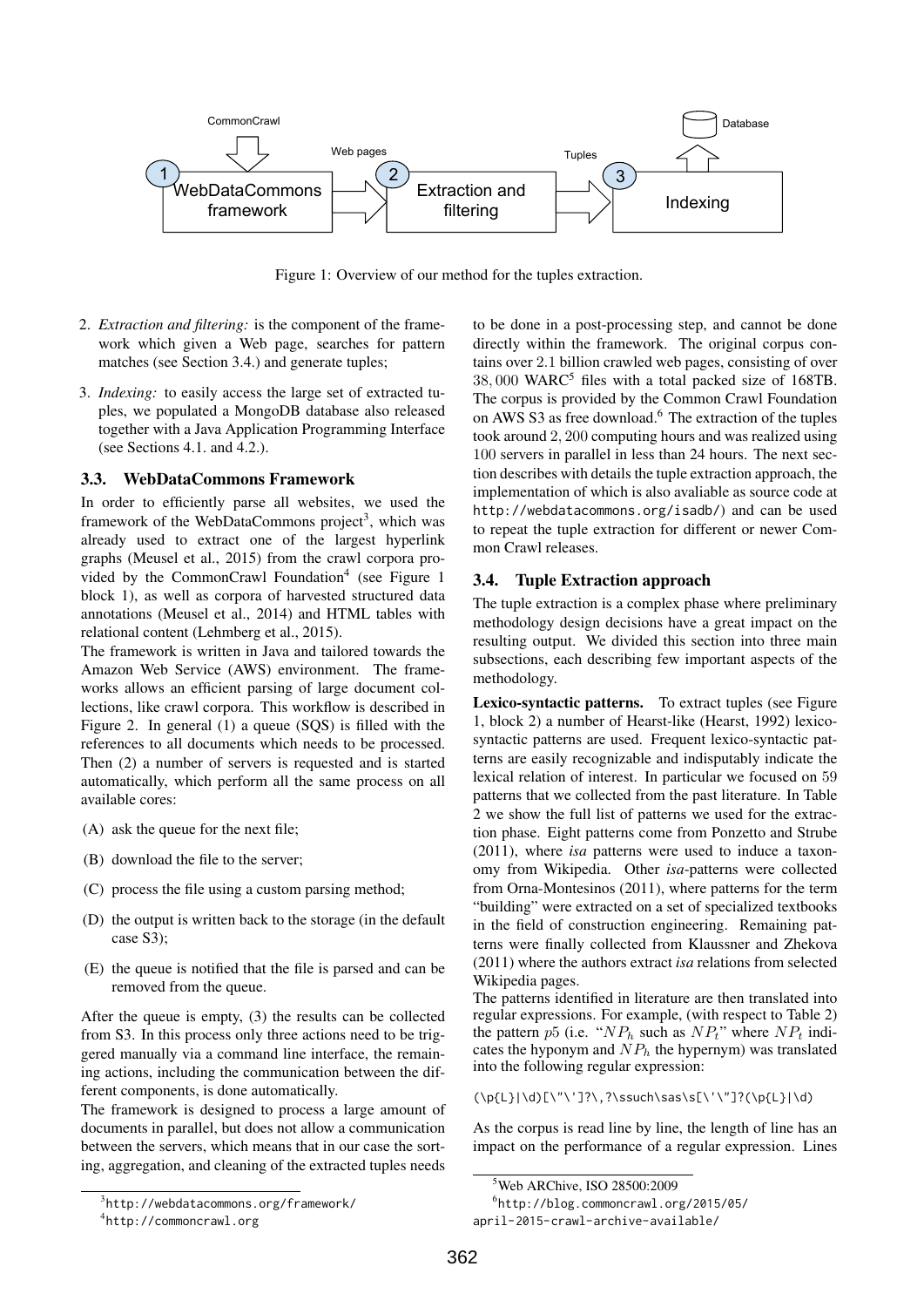

Figure 2: Overview of our workflow of the Web Data Commons Extraction framework.

longer than 100,000 characters are rather frequent in the corpus and therefore the lines have to be split before a regex can be matched. To cope with the line length issue we adopted a sentence splitter strategy; in other words we splitted a line into sentences to analyze each single sentence with regular expressions. For this purpose we defined other regular expressions to split a line of text into sentences.

In order to test the quality of the above defined regular expressions we extracted a random 1% portion of the entire corpus and analyzed 100 matches per pattern. With that evaluation, we estimated the precision of each pattern, as shown in Table 2. Patterns with a very low precision have then been excluded before performing the subsequent steps.

Noun phrase identification: In order to identify noun phrases we used the Stanford POS Tagger (Toutanova et al., 2003) to obtain the mapping of words to lexical categories. The noun phrase identification basically entails a selection of allowed part of speech (POS) tags for the pre/post modifiers and for the head noun.

We defined as head noun allowed tags: singular noun or mass (NN), plural noun (NNS), singular proper noun (NNP), plural proper noun (NNPS). For the premodifier, we added the following tags we selected for the previous set: adjective (JJ), comparative adjective (JJR), superlative adjective (JJS) and past participle verb (VBN).

The allowed tags for the postmodfier include: adjective (JJ), comparative adjective (JJR), superlative adjective (JJS), past participle verb (VBN), gerund or present participle verb (VBG), singular or mass noun (NN), plural noun (NNS), singular proper noun (NNP), plural proper noun (NNPS), preposition or subordinating conjunction (IN), cardinal number (CD) and determiner (DT).

Filtering: Since none of the patterns are perfect (neither is content on the Web), some post-processing and filtering is required to reduce the amount of noise in the database. We try to facilitate a sensible trade-off between coverage and precision. In general, we try to remove only the obvious noise, while keeping as much coverage as possible. This strategy comes from the idea that some task may need "less precise" but "more covering" data. In use cases where more precision is required, we provide metadata for each tuple that allows for additional filtering techniques on the client side. Our filtering strategy may be summarized as follows:

- Removal of duplicates: due to the implementation of the crawler used by the CommonCrawl foundation and the nature of content on the Web, the same web page may be replicated in the corpus. To reduce the impact of spam and to decrease the size of the extracted tuples, tuples that occur more than once under the same pay level domain are removed. We also made a duplication removal at sentence level (based on exact match).
- Tuple normalization: At this stage we apply a postprocessing tuple normalization: i) we transform all the capital letters to lower case and removed all leading and trailing punctuations. ii) we remove all quotation marks and apostrophes, since apostrophes are frequently used as replacement for quotation marks;<sup>7</sup> iii) we analyze different kinds of punctuation occurrences. This step does not only target the optional commas or the commas of co-ordinations, but also full stops, exclamation marks, question marks, colons, and semicolons. These usually occur at the end of a word and are followed by a space. If this is the case these punctuations are removed. However, sentences on the web are not always written with the proper syntax and the space behind a punctuation is simply left out. This has an adverse effect on the POS tagger and consequently the noun phrase extraction. After the removal of interpunctuated symbols we performed a length check. If one entity of a tuple is longer than 50 characters, it is regarded as noise and the tuple is removed from the processing pipeline. This length is the result of empirical tests (a check of 100 tuples with an entity longer than 50 characters, showed that only 8 percent of these were correct); iv) we lemmatized each word of a noun phrase. With the lemmatized entities a further refactoring step is taken, which targets noun phrases that contain multiple nouns. To be more specific, this regards noun phrases, which are located in front of the pattern and contain nouns separated by a preposition (complex NPS). The issue regarding these entities is, that it is not trivial to determine, which of these nouns is in a hyponymy relation with the entity behind the pattern. For example given a pattern "\* such as \*":

we preserved the apostrophes in the genitive form of a noun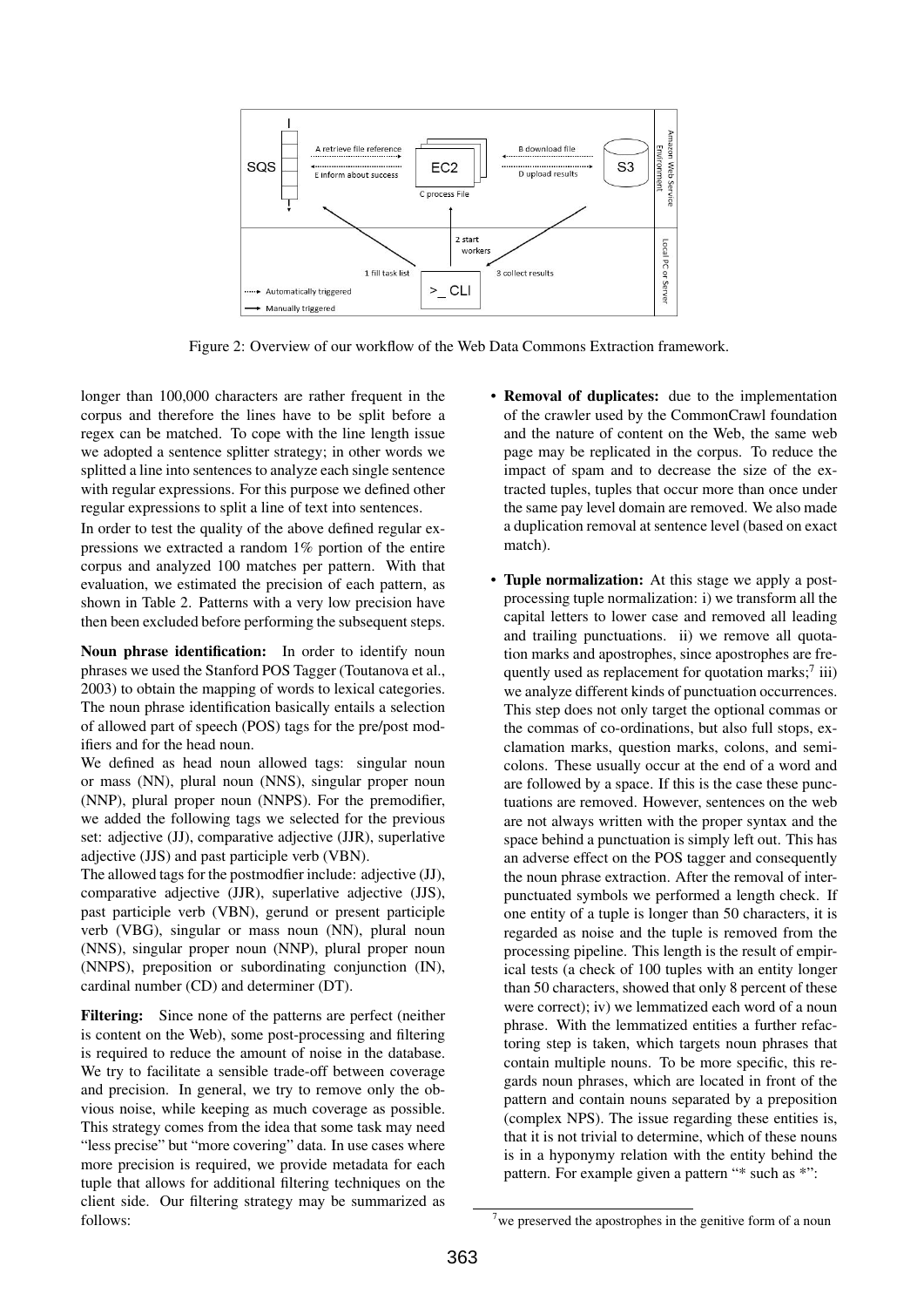| ID   | Pattern                                  | Precision |
|------|------------------------------------------|-----------|
| p1   | $NP_t$ and other $NP_h$                  | 0.70      |
| p2   | $NPh$ especially $NPt$                   | 0.19      |
| p3a  | $NPh$ including $NPt$                    | 0.44      |
| p4   | $NP_t$ or other $NP_h$                   | 0.70      |
| p5   | $NPh$ such as $NPt$                      | 0.58      |
| р6   | $NP_t$ and any other $NP_h$              | 0.76      |
| p7   | $NP_t$ and some other $NP_h$             | 0.54      |
| p8   | $NP_t$ is a $NP_h$                       | 0.44      |
| p8b  | $NP_t$ was a $NP_h$                      | 0.39      |
| p8c  | $NP_t$ are a $NP_h$                      | 0.57      |
| p8d  | $NP_t$ were a $NP_h$                     | 0.42      |
| p9   | $NPh$ like $NPt$                         | 0.17      |
| p10  | such $NPh$ as $NPt$                      | 0.58      |
| p11  | $NP_t$ like other $NP_h$                 | 0.31      |
| p12a | $NP_t$ , one of the $NP_h$               | 0.38      |
| p12b | $NP_t$ , one of these $NP_h$             | 0.13      |
| p12c | $NP_t$ , one of those $NP_h$             | 0.15      |
| p13  | examples of $NPh$ is $NPt$               | 0.33      |
| p14  | examples of $NPh$ are $NPt$              | 0.45      |
| p15a | $NP_t$ are examples of $NP_h$            | 0.20      |
| p15b | $NP_t$ is example of $NP_h$              | 0.36      |
| p16  | $NPh$ for example $NPt$                  | 0.31      |
| p20a | $NP_t$ is adj <sub>sup</sub> $NP_h$      | 0.63      |
| p20b | $NP_t$ are $adj_{sup} NP_h$              | 0.41      |
| p20c | $NP_t$ is adj <sub>sup</sub> most $NP_h$ | 0.63      |
| p20d | $NP_t$ are $adj_{sup}$ most $NP_h$       | 0.49      |
| p21a | $adj_{sup} NP_h$ is $NP_t$               | 0.25      |
| p21b | $adj_{sup}$ most $NP_h$ are $NP_t$       | 0.19      |
| p21c | $adj_{sup} NP_h$ is $NP_t$               | 0.31      |
| p21d | $adj_{sup}$ most $NP_h$ are $NP_t$       | 0.21      |
| p22a | $NP_t$ which is called $NP_h$            | 0.50      |
| p22b | $NP_t$ which is named $NP_h$             | 0.26      |
| p23a | $NPh$ mainly $NPt$                       | 0.22      |
| p23b | $NPh$ mostly $NPt$                       | 0.16      |
| p23c | $NPh$ notably $NPt$                      | 0.28      |
| p23d | $NPh$ particularly $NPt$                 | 0.19      |
| p23e | $NPh$ principally $NPt$                  | 0.26      |
| p24  | $NPh$ in particular $NPt$                | 0.25      |
| p25  | $NPh$ except $NPt$                       | 0.22      |
| p26  | $NPh$ other than $NPt$                   | 0.44      |
| p27a | $NP_h$ e.g. $NP_t$                       | 0.33      |
| p27b | $NPh$ i.e. $NPt$                         | 0.29      |
| p28a | $NP_t$ , a kind of $NP_h$                | 0.18      |
| p28b | $NP_t$ , kinds of $NP_h$                 | 0.45      |
| p28c | $NP_t$ , a form of $NP_h$                | 0.18      |
| p28d | $NP_t$ , forms of $NP_h$                 | 0.33      |
| p29a | $NP_t$ which look like $NP_h$            | 0.13      |
| p29c | $NP_t$ which sound like $NP_h$           | 0.18      |
| p30a | $NPh$ which are similar to $NPt$         | 0.28      |
| p30b | $NPh$ which is similar to $NPt$          | 0.29      |
| p31a | $NPh$ example of this is $NPt$           | 0.25      |
| p31b | $NPh$ examples of this are $NPt$         | 0.18      |
| p34  | $NPh$ types $NPt$                        | 0.17      |
| p35  | $NP_t NP_h$ types                        | 0.12      |
| p36  | $NPh$ whether $NPt$ or                   | 0.13      |
| p37  | compare $NP_t$ with $NP_h$               | 0.16      |
| p38  | $NPh$ compared to $NPt$                  | 0.17      |
| p39  | $NPh$ among them $NPt$                   | 0.23      |
| p40  | $NP_t$ as $NP_h$                         | 0.17      |
| p41  | $NPh NPt$ for instance                   | 0.13      |
| p42  | $NP_t$ or the many $NP_h$                | 0.31      |
| p43  | $NP_t$ sort of $NP_h$                    | 0.18      |
| p44  | $NP_t$ sort of $NP_h$                    | 0.14      |
|      |                                          |           |

Table 2: The list of patterns used for the tuples extraction  $(NP_t$  indicates the hyponym and  $NP_h$  the hypernym).

| Table 3: Statistics of the released dataset. |             |  |
|----------------------------------------------|-------------|--|
| number of used patterns                      | 58          |  |
| $ \{T\} $                                    | 401,150,041 |  |
| $ \{t_T\} $                                  | 120,992,255 |  |
| $ \{h_T\} $                                  | 107,691,822 |  |
| $ \{t_T\} \cap \{h_T\} $                     | 16,528,348  |  |
| Avg. patterns matches per tuple              | 1.1         |  |
| Avg. pay level domain matches                | 1.3         |  |
| Avg. $(t_T, h_T)$ count                      | 1.5         |  |
| Max. patterns per $(t_T, h_T)$               | 52          |  |

- 1) "Works of artists such as Vivaldi", where the last noun is in hyponymy relation with the entity behind the pattern. Consequently it would be wrong to take the first noun as head noun;
- 2) "Works of artists such as The Four Seasons", where this example depicts the opposite, as it is the first noun that is correct. In this case the noun in the post-modifier is - as intended - a specialization of the first noun;
- 3) "A variety of works such as The Four Seasons", where it appears to be similar to the first one; However, the leading noun is a so called collective noun, as it refers to a group of entities.

To find resolution for the latter problem, we inspected a random sample of 100 tuples with multiple nouns. Out of those, there were 21 starting with a collective noun. In all of these 21 instances the latter noun was the correct one. Therefore, the decision was made to remove collective nouns and the subsequent preposition from the tuple.

Tuple aggregation: The tuple aggregation is the last step in the pipeline, before the tuples database creation. Two tuples x and y are aggregated if  $t<sub>x</sub>$  equal to  $t<sub>y</sub>$  and if  $h<sub>x</sub>$  equal to  $h<sub>y</sub>$ , in other words, if the two tuples share the same hyponym and the hypernym head nouns. In this phase we not only reduce the data volume significantly, but also generate three useful statistics: i) the count of the occurrences  $fr<sub>T</sub>$  of a tuple T; ii) the amount of distinct patterns  $pid_T$ , which extracted a tuple T; iii) the number  $pld_T$  of pay-level domains from where the pair was extracted.

# 3.5. Statistics

In Table 3 we show some statistics about the resulting dataset. Thanks to our approach, we are able to extract 401, 150, 041 *isa* relations, and identify 120, 992, 255 and 107, 691, 822 unique hyponyms and hypernyms, respectively. Table 4 shows the 10 most frequent matching patterns. As expected with 242, 370, 719 matches the list is dominated by the " $NP_t$  is a  $NP_h$ " pattern.

Since there are more than 120M hyponyms, i.e., concepts which we can assign at least one type, the number of entities is by one to two orders of magnitude larger than that of other freely available knowledge graphs, such as DBpedia, YAGO, or Wikidata.<sup>8</sup>

<sup>8</sup> See Paulheim (2016) for comparison figures.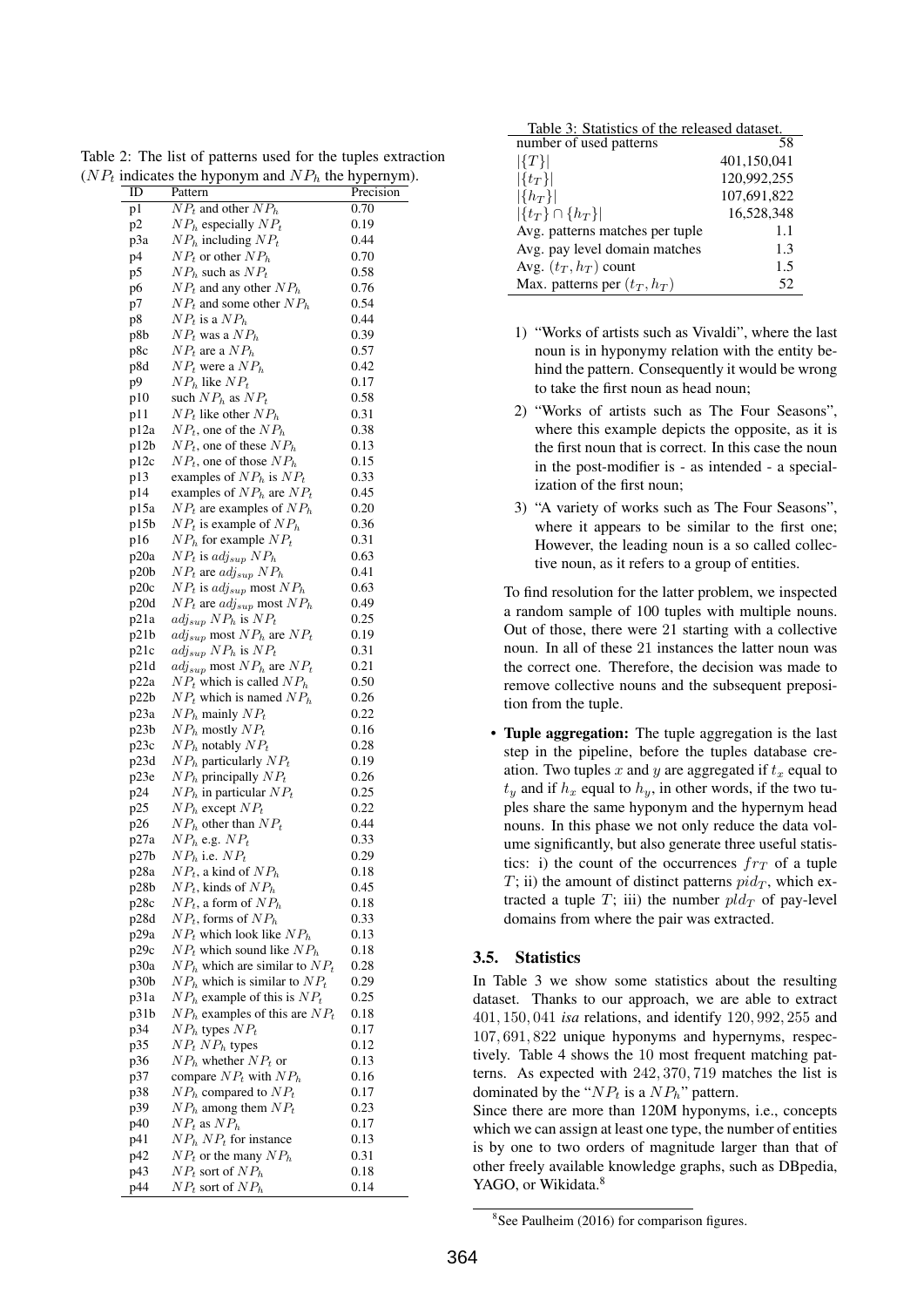| Table 4: Top 10 frequent patterns. |                                                      |  |
|------------------------------------|------------------------------------------------------|--|
| count                              | pattern                                              |  |
| 242, 370, 719                      | $NP_t$ is a $NP_b$                                   |  |
| 80, 640, 885                       | $NPh$ including $NPt$                                |  |
| 70, 337, 543                       | $NPb$ such as $NPt$                                  |  |
| 45, 900, 092                       | $NP_t$ and other $NP_h$                              |  |
| 20, 872, 227                       | $NPh$ especially $NPt$                               |  |
| 13, 392, 348                       | $NP_t$ or other $NP_h$                               |  |
| 11, 656, 254                       | $NPh$ (mainly mostly inotably iparticularly lusually |  |
|                                    | principally especially) $NP_t$                       |  |
| 11, 080, 276                       | $NPh$ types $NPt$                                    |  |
| 10, 360, 953                       | $adj_{sup} NP_h$ be $NP_t$                           |  |
| 9,648,662                          | $NPh$ (likelexcept) $NPt$                            |  |

Table 5: Excerpt from the top 1,000 frequent  $(t_T, h_T)$ .

| $t_{T}$                | $h_T$                 |  |
|------------------------|-----------------------|--|
| worldcat               | linked data resources |  |
| telephone number       | basic information     |  |
| chainmail              | form of spam          |  |
| video                  | content               |  |
| phone number           | datum                 |  |
| united states          | country               |  |
| estimate datum         | special algorithm     |  |
| gsview                 | pdf viewer            |  |
| english                | language              |  |
| socialcam              | video app for iphone  |  |
| copper                 | conductive material   |  |
| social security number | personal information  |  |

In Table 5 we show some examples for interesting hypernymy relations from the top occurring on the entire web. Please note how the meaning of "most interesting" may vary across uses, for example some study may be more interested on analyzing domain specific hypernymy relations which are assumed to be in the "long tail" and not between the most frequent.

We also report in Table 6 the 15 pay level domains containing the highest number of extracted hypernymy relations. We noticed that this list contains: i) the most important blog sites (i.e. blogspot.com, wordpress.com, etc.); ii) Google

Table 6: Top 15 frequent URLs.

| count        | urls           |
|--------------|----------------|
| 32, 114, 019 | blogspot.com   |
| 31, 230, 507 | google.com     |
| 11, 220, 307 | wordpress.com  |
| 4, 542, 604  | google.es      |
| 3, 334, 085  | docstoc.com    |
| 3, 153, 578  | google.fr      |
| 3, 015, 504  | wikipedia.org  |
| 2, 975, 284  | google.com.au  |
| 2, 752, 864  | google.ca      |
| 2, 574, 356  | faqs.org       |
| 2, 490, 576  | slideshare.net |
| 2, 488, 768  | archive.org    |
| 2, 425, 906  | issuu.com      |
| 2, 230, 084  | google.co.uk   |
| 2, 184, 607  | typepad.com    |



Figure 3: The Tuples database schema.

sites in different languages; iii) reference Web content (e.g., wikipedia.org).

# 4. Resources

We offer the tuple dataset for public download and an Application Programming Interface (API) to help other researchers programmatically query the tuple dataset. The dataset and the API are available at http:// webdatacommons.org/isadb/. At the same URL it is possible to download:

- the tuple dataset in the form of a MongoDB-based database;
- the tuple dataset in the form of tables, as compressed tab separated values (TSV) files;
- the Java API package, to programmatically access the tuple from the MongoDB dataset;
- the Java implementation of the tuple extraction approach (see Section 3.4.).

A quick guide on how to install the downloaded software and how to use the Java API is also available.

# 4.1. Tuple MongoDB

To store and access all the extracted tuples we created a database (see Figure 1, block 3). During prototyping we experimented with many database management systems (DBMS) and found MongoDB (Plugge et al., 2010) (a NoSQL DBMS) as the most suitable technology to store our large set of tuples. NoSQL technologies are designed to scale with "big data" and such databases support dynamic schema design, offering the potential for increased flexibility, scalability and customization.

Figure 3 shows the resulting database schema. The design of that schema was guided by the fact that we aimed at favouring the access to hypernymy relations of the kind  $(t, h)$ , where t and h are head nouns (see Section 3.). The entity *Tuple* defines such basic hypernymy relation and represents the most used background knowledge to many text understanding tasks. Other additional information may be accessed as a list of *TupleModification*. The *TupleModification* entity represents a variant of a tuple where t and h are preserved but the left and right modifiers (i.e.  $l_t$ ,  $l_h$ ,  $r_t$ ,  $r<sub>h</sub>$ ) changes. From each tuple variant we can also access to the list of: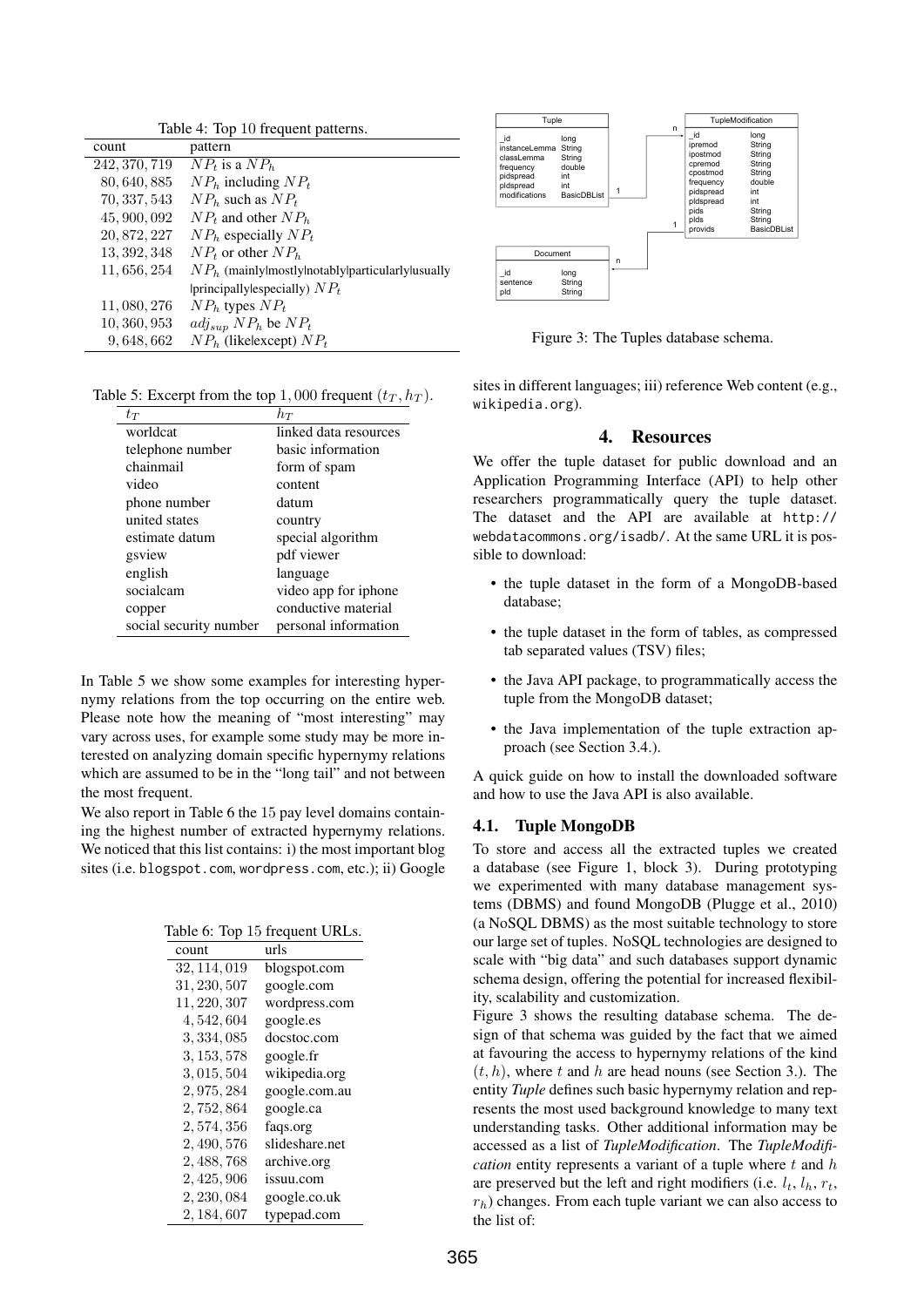- *Pattern*: the set containing the patterns which matched the "isa" relation;
- *Pay-level domain*: the Urls of the Web documents from where the relation was extracted;
- *Documents*: entities of the kind (pay-level domain, sentence) from which the relation was extracted.

# 4.2. Java API to access the MongoDB

We next describe the Java Application Programming Interface to programmatically query the database. The class "TuplesDb" is the main class from where access the tuples database and can be instantiated as follows:

```
...
TuplesDb tDb=TuplesDb.getInstance();
...
```
To query the database and to iterate through all the tuples, the class "TuplesDb" has a public method "getAllTuples()" to retrieve an instance of the "AllTuplesResultIterator" class, which implements the standard Java "Iterator" interface:

```
AllTuplesResultIterator
    qri = tdb . getAllTuples () ;
while (\pi i \cdot \text{hasNext}() ) {
 for (Tuple t : qri.next())
 System.out.println(t);}
```
The class "TuplesDb" has also public methods to express many kinds of queries. All of them return specialized a class instance which implements the standard Java iterator interface. For example, if we want to print all the hypernyms  $h_T$  of the tuple T where the instance lemma  $t_T$  is equal to "gaga":

```
TupleQueryResultIterator tqri=
tdb . getAllTuplesWhereInstanceLemma (" gaga ") ;
while (tqri.hasNext()){
for (Tuple T:tqri.next())
   System.out.println(T.getClassLemma());
}
```
Other queries can be more sophisticated and include:

- thresholds for the minimum and maximum values of the tuple frequency  $fr_T$ , number of matching patterns  $pid_T$  and number of pay-level domain  $pld_T$  attributes;
- a specific set of pattern ids  $PIDs$ , each resulting tuple T has to include in  $P_T$ ;
- a specific set of pay-level domain ids, each resulting tuple T has to include in  $U_T$ ;

# 5. Conclusion

We presented an overview of a database of *isa* relations automatically extracted from the CommonCrawl, the largest existing repository of Web content. This is, to the best of our knowledge, the largest publicly available resource of hypernymy relations from textual resources. We described the resource with some statistics and the database schema designed for storing the data, as well as the Java API we developed to let programmatically query the tuples database. Our database represents a first step towards a more complex semantic resource such as full-fledged taxonomies. In fact, we already used it as part of a SemEval competition on taxonomy induction (Bordea et al., 2015), where we achieved a competitive performance by leveraging our *isa* relations harvested from the Web (Panchenko et al., 2016).

The WebIsaDatabase and the Java API can be downloaded at http://webdatacommons.org/isadb/.

# Acknowledgements

This work was partially funded by the Deutsche Forschungsgemeinschaft within the JOIN-T project (research grant PO 1900/1-1). Part of the computational resources used for this work were provide by an Amazon AWS in Education Grant award.

# References

- Agirre, E., Ansa, O., Hovy, E. H., and Martínez, D. (2000). Enriching very large ontologies using the WWW. In *Proceedings of the ECAI Workshop on Ontology Learning*.
- Bordea, G., Buitelaar, P., Faralli, S., and Navigli, R. (2015). Semeval-2015 task 17: Taxonomy extraction evaluation. In *Proceedings of the 9th International Workshop on Semantic Evaluation*.
- Caraballo, S. A. (1999). Automatic construction of a hypernym-labeled noun hierarchy from text. In *Proceedings of ACL-99*, pages 120–126.
- Dolan, W., Vanderwende, L., and Richardson, S. D. (1993). Automatically deriving structured knowledge bases from on-line dictionaries. In *Proceedings of PACLING-93*, pages 5–14.
- Hearst, M. A. (1992). Automatic acquisition of hyponyms from large text corpora. In *Proceedings of COLING '92*, pages 539–545.
- Klaussner, C. and Zhekova, D. (2011). Pattern-based ontology construction from selected wikipedia pages. In *Proceedings of the RANLP-11 Student Research Workshop*.
- Kliegr, T. (2015). Linked hypernyms: Enriching DBpedia with Targeted Hypernym Discovery. *Web Semantics: Science, Services and Agents on the World Wide Web*,  $31(1):59 - 69.$
- Kozareva, Z. and Hovy, E. (2010). A semi-supervised method to learn and construct taxonomies using the web. In *Proceedings of EMNLP-10*, pages 1110–1118.
- Lehmberg, O., Ritze, D., Ristoski, P., Meusel, R., Paulheim, H., and Bizer, C. (2015). The Mannheim Search Join Engine. *Web Semantics: Science, Services and Agents on the World Wide Web*, 35(3):159 – 166.
- Meusel, R., Petrovski, P., and Bizer, C. (2014). The webdatacommons microdata, rdfa and microformat dataset series. In *The semantic Web – ISWC 2014*, pages 277– 292. Springer.